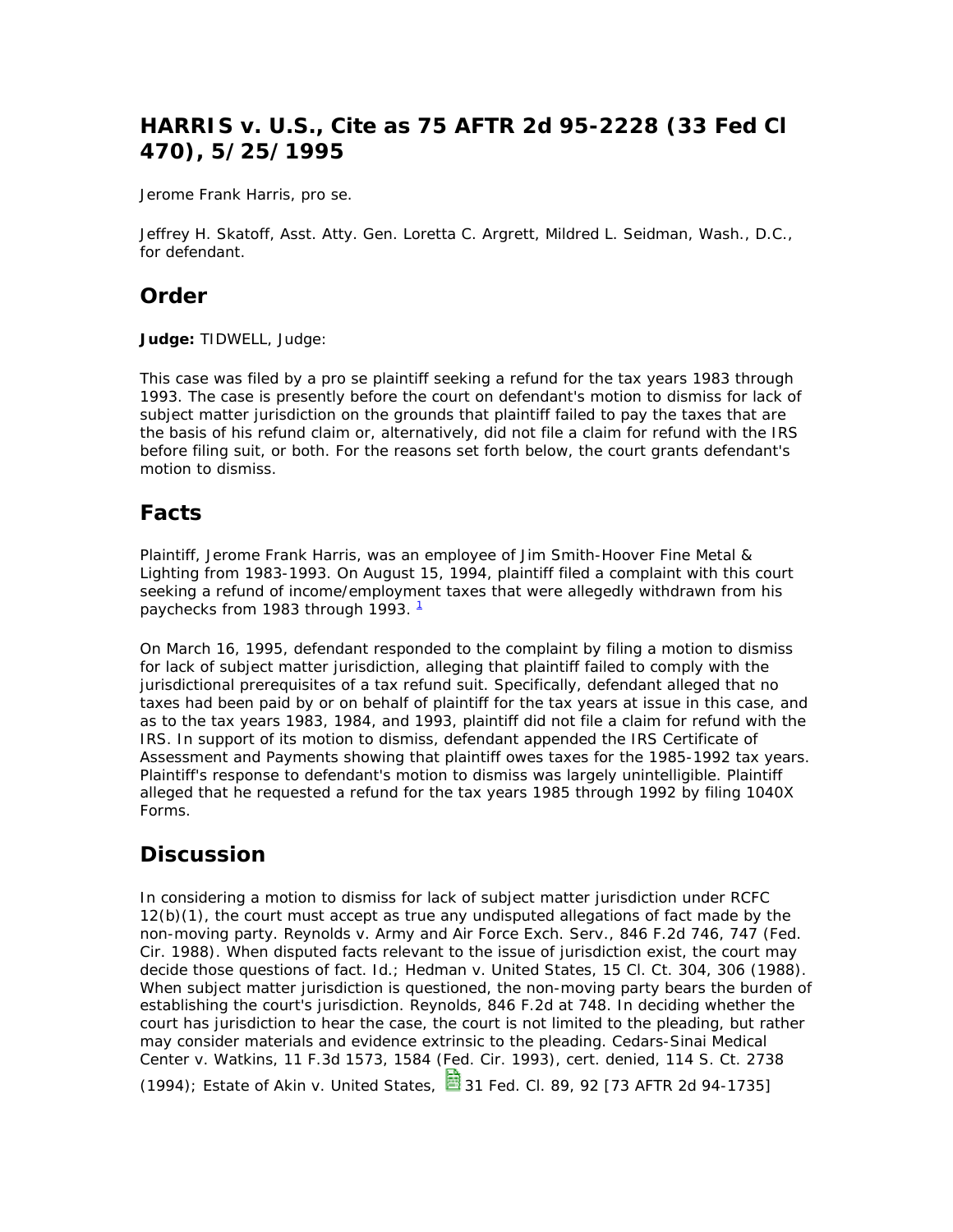(1994) (citing Land v. Dollar, [pg. 95-2229] 330 U.S. 731, 735 n.4 (1947), aff'd, 43 F.3d 1487 [75 AFTR 2d 95-534] (Fed. Cir. 1994).

**[1]** Defendant's motion to dismiss is based on the following grounds: (1) plaintiff failed to pay his full tax assessment prior to commencing this action; and (2) for the tax years 1983, 1984 and 1993, plaintiff never filed a claim for refund with the IRS, a prerequisite to jurisdiction in this court.

(1.) Plaintiff's Failure to Pay the Full Tax Assessment.

Defendant moved to dismiss plaintiff's refund claim for the 1985 through 1992 tax years on the ground that this court lacked jurisdiction because plaintiff did not pay the amount of the assessed tax liability for any of these years prior to commencement of this action. Defendant asserted that plaintiff did not make full payment of the tax assessed for 1985 through 1992 tax years. Thus, according to defendant the claim for a refund for 1985 through 1992 tax years should be dismissed.

This court has concurrent jurisdiction with the United States District Courts over suits for the refund of taxes. 28 U.S.C. sections  $1346(a)(1)$ , 1491 (1988). It is a prerequisite to suit, however, that the assessed tax liability has been fully paid. In Flora v. United

States,  $\frac{13}{2}$  357 U.S. 63 [1 AFTR 2d 1925], aff'd on reh'g,  $\frac{13}{2}$  362 U.S. 145 [5 AFTR 2d 1046] (1960), a tax refund suit was initiated in the district court before full payment of the tax had been made. The Supreme Court held that 28 U.S.C. section  $1346(a)(1)$ , correctly construed, requires a taxpayer to pay the full amount of all assessed tax before he may challenge its correctness by a suit for refund. Flora, 362 U.S. at 177. This court has long applied full-payment rule of Flora to dismiss tax refund suits against the United States when the assessment has not been paid in full prior to commencement of any action. Rocovich v. United States, 933 F.2d at 992.

Plaintiff asserted that he was an employee of Jim Smith-Hoover Fine Metal & Lighting during the tax years at issue. In general, an employer is required to withhold the

employee's share of federal income tax from each paycheck.  $\Box$  26 U.S.C. sections 3401 et seq. An employer must also withhold the employee's share of amounts owed under the Federal Insurance Contributions Act (FICA). 26 U.S.C. sections 3101 et seq. If federal income tax and FICA are withheld from a paycheck but not remitted to the Internal Revenue Service, the employee receives credit for the amounts actually withheld. Slodov

v. United States,  $\frac{13}{2}$ 436 U.S. 238, 243 [42 AFTR 2d 78-5011] (1978). However, because plaintiff did not successfully prove that his employer withheld any amount from his paychecks, the rule of Slodov is inapplicable to this case.

The Certificate of Assessments and Payments attached to defendant's brief in support of its motion to dismiss are considered presumptive proof of a valid assessment. Rocovich v.

United States, **933 F.2d 991, 994 [67 AFTR 2d 91-1210]** (Fed. Cir. 1991). These documents reflect plaintiff's assessments and credits for the 1985 through 1992 tax years. Plaintiff failed to rebut this evidence. In fact, for the tax years of 1985-1992, plaintiff did not provide the court with any evidence indicating full payment prior to filing this lawsuit. In contrast, the IRS Certificate of Assessments and Payments indicated an amount of tax assessment for each year at issue. Although plaintiff claimed to have made payments for 1985-1992 and provided the IRS 1040X Forms, the IRS Certificate of Assessments and Payments, in fact, indicated that such taxes were not paid.